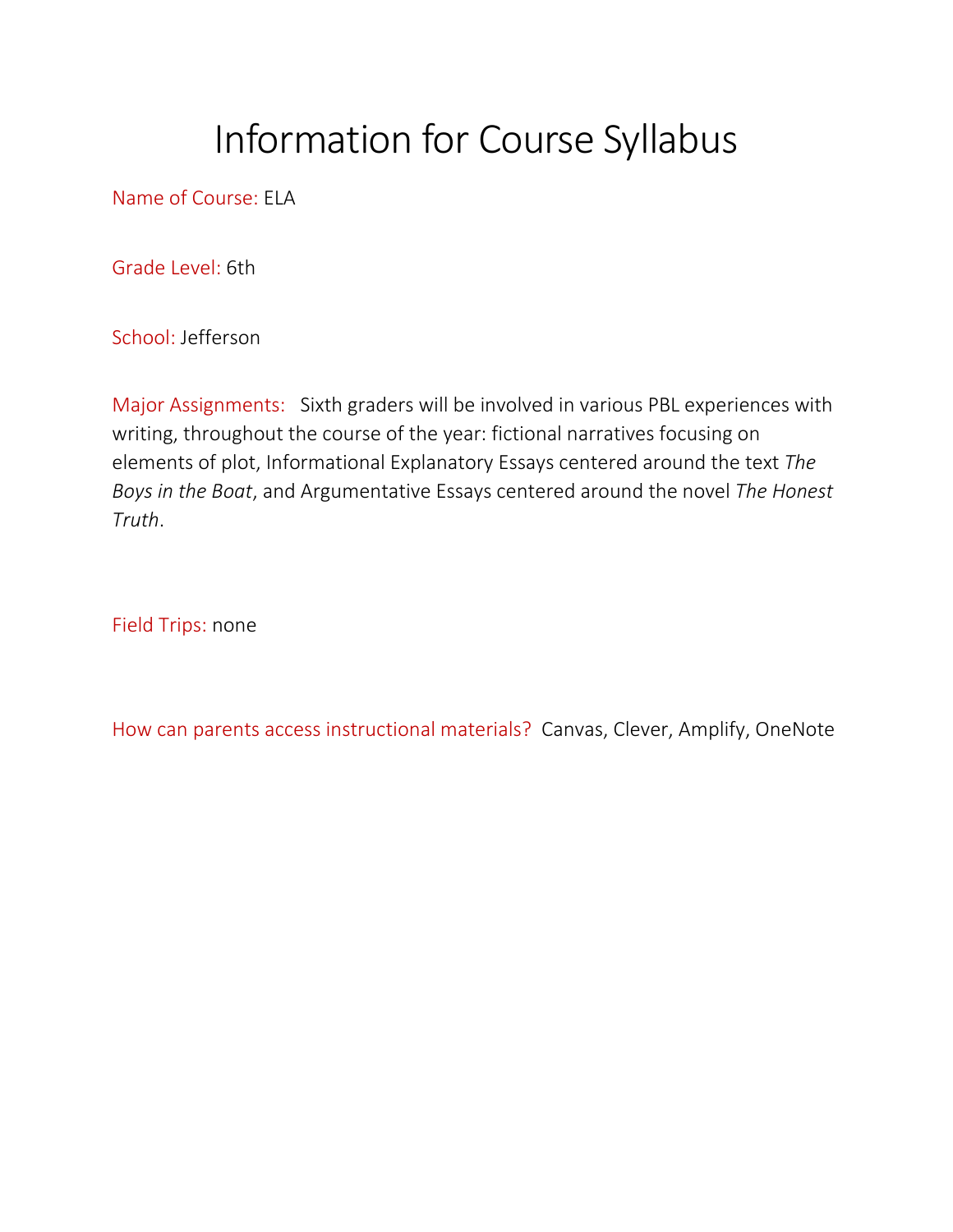## **JMS 6th Grade Pacing Guide**

## **English Language Arts**

| Grade          | Unit / Topics                                                                                                                  | <b>State Standards</b>       |
|----------------|--------------------------------------------------------------------------------------------------------------------------------|------------------------------|
| <b>Term</b>    |                                                                                                                                |                              |
| $\mathbf{1}$   | -Amplify 6A Dahl &<br>Narrative Subunit 3<br>"Dahl: Tales of<br>Childhood"                                                     | RL.KID.1, RL.KID.3, RL.CS.6  |
|                | -Vocabulary ~ Word<br>Parts ~ Grow Your<br>Vocabulary                                                                          | L.VAU.4                      |
|                | -Fictional Narrative PBL                                                                                                       | W.TTP.3, RL.KID.3, RL.CS.5   |
|                | -Conventions ~ general                                                                                                         | L.CSE.2                      |
| $\overline{2}$ | -Amplify 6B Mysteries<br>and Investigations<br>Subunit 2 The Secret of<br>the Yellow Death<br>Subunit 3 "The Speckled<br>Band" | RL / RI.KID.1, RL / RI. CS.6 |
|                | -Vocabulary ~Grow Your<br>Vocabulary                                                                                           | L.VAU.4, L.VAU.5             |
|                | -Informational<br><b>Explanatory Essay PBL</b><br>using The Boys in the<br><b>Boat</b>                                         | W.TTP.2                      |
|                | -Amplify Grammar Unit<br>Subunit $2 \sim$ Phrases and<br>clauses                                                               | L.CSE.1 c, L.CSE.2           |
| 3              | -Amplify Grammar Unit<br>Subunits 3 and 4<br>Pronouns                                                                          | L.CSE.1 a, b, L.CSE.2        |
|                | -Vocabulary ~Grow Your<br>Vocabulary                                                                                           | L.VAU.4, L.VAU.5             |